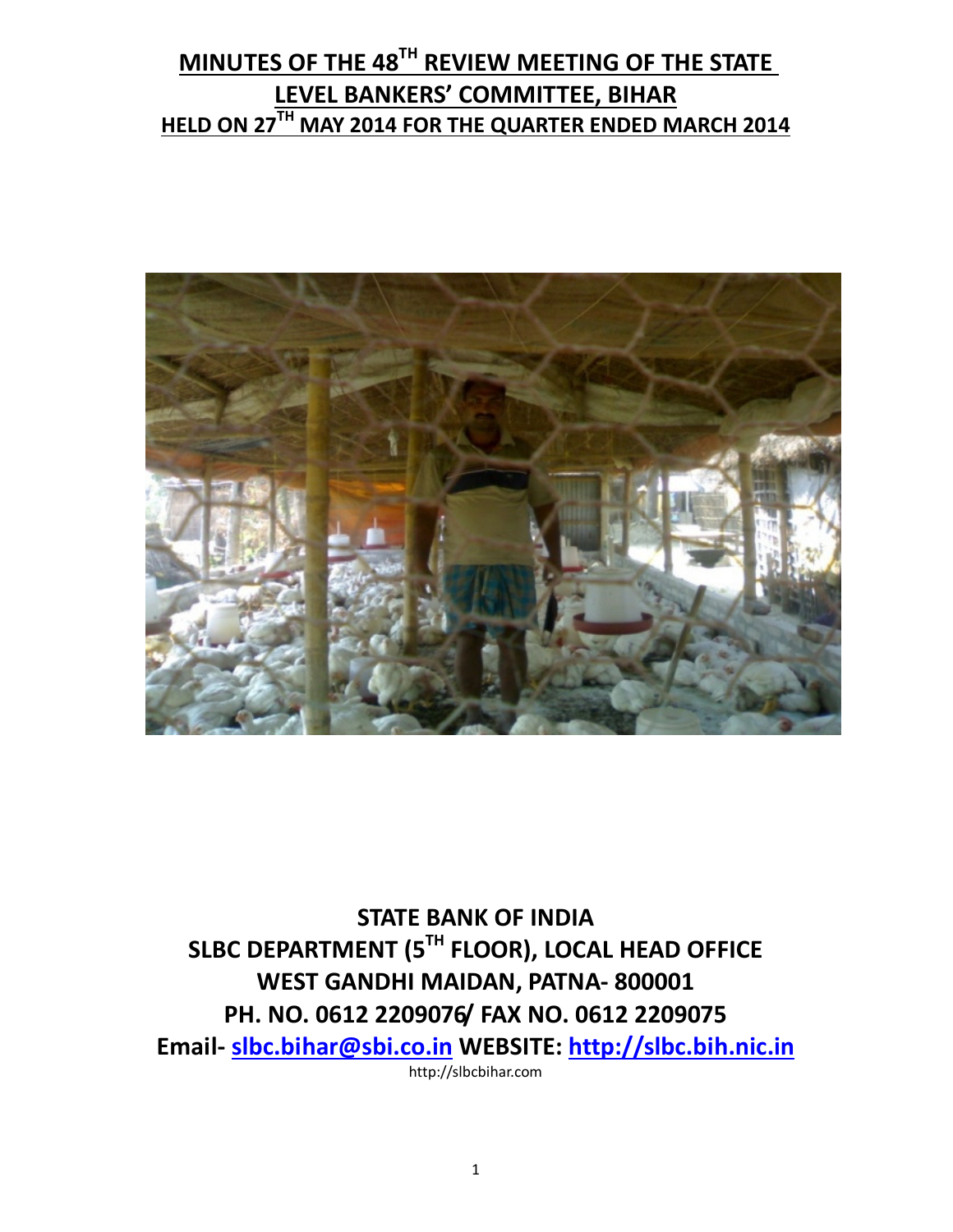#### MINUTES OF

# THE 48<sup>th</sup> REVIEW MEETING OF THE STATE LEVEL BANKERS' COMMITTEE, BIHAR FOR THE QUARTER ENDED MARCH 2014, HELD ON 27TH MAY, 2014

The 48<sup>th</sup> review meeting of State Level Bankers' Committee, Bihar was held on the 27<sup>th</sup> May, 2014 at Hotel Chanakya, Patna under the chairmanship of Dr. Ashok Kumar Sinha, Chief Secretary, Govt. of Bihar. The meeting was attended by the Director, Department of Financial Services, Govt.of India, senior officials of Government and Banks. The list of participants is enclosed as Annexure-I.

Shri Subrat Sahu, Chief General Manager, SBI & Convenor, SLBC Bihar, welcomed all the participants. He described, in brief, some of the achievements of banks during FY 2013-14. He observed that the performance of banks under ACP during the year ended March'2014 was 92% of annual target and 28% more than the performance during the same period last year. The performance under Agriculture and KCC had also registered substantial growth during the period. Shri Sahu expressed his happiness over the fact that the CD ratio of the state had registered a growth of 230 basis points over March' 2013. He also advised the House that the incremental CD ratio of the state was 60% which indicates that the bankers in the state are making efforts in the right direction for improving the CD ratio. He expressed his confidence that with the active involvement of the State Govt. towards increasing the credit absorption capacity in Agri and Agri related sectors, the bank finance would further increase, leading to further improvement in the CD ratio of the state.

Shri Sahu stated that during 2013-14 banks in the state had opened 638 branches which was more than double the number of the average no. of branches opened in the state during the last 5 years. He highlighted that banks were establishing ATMs to meet the growing banking needs of the people and the total no. of ATMs functioning in the state at 6251, had witnessed an increase of 60% during the year 2013-14. Stating the progress made in the area of Financial Inclusion the Chief General Manager, State Bank of India suggested that the remaining part of the allotted target should also be completed at the earliest. He also stressed on close monitoring of functioning of Business Correspondents to ensure their proper functioning.

The rising NPA was a major challenge for the banks. In this connection, the CGM, SBI requested the State Govt. to help the banks in disposal of pending Certificate Cases so that the NPA level could be kept in check and the credit flow in the state remained at the expected level.

Shri Sahu, on behalf of all banks, thanked the Chief Secretary of the state Dr. Ashok Kumar Sinha, for providing guidance to the bankers all along his tenure. At the end, Shri Sahu thanked the State Govt. for the unhindered support provided to banks in the state.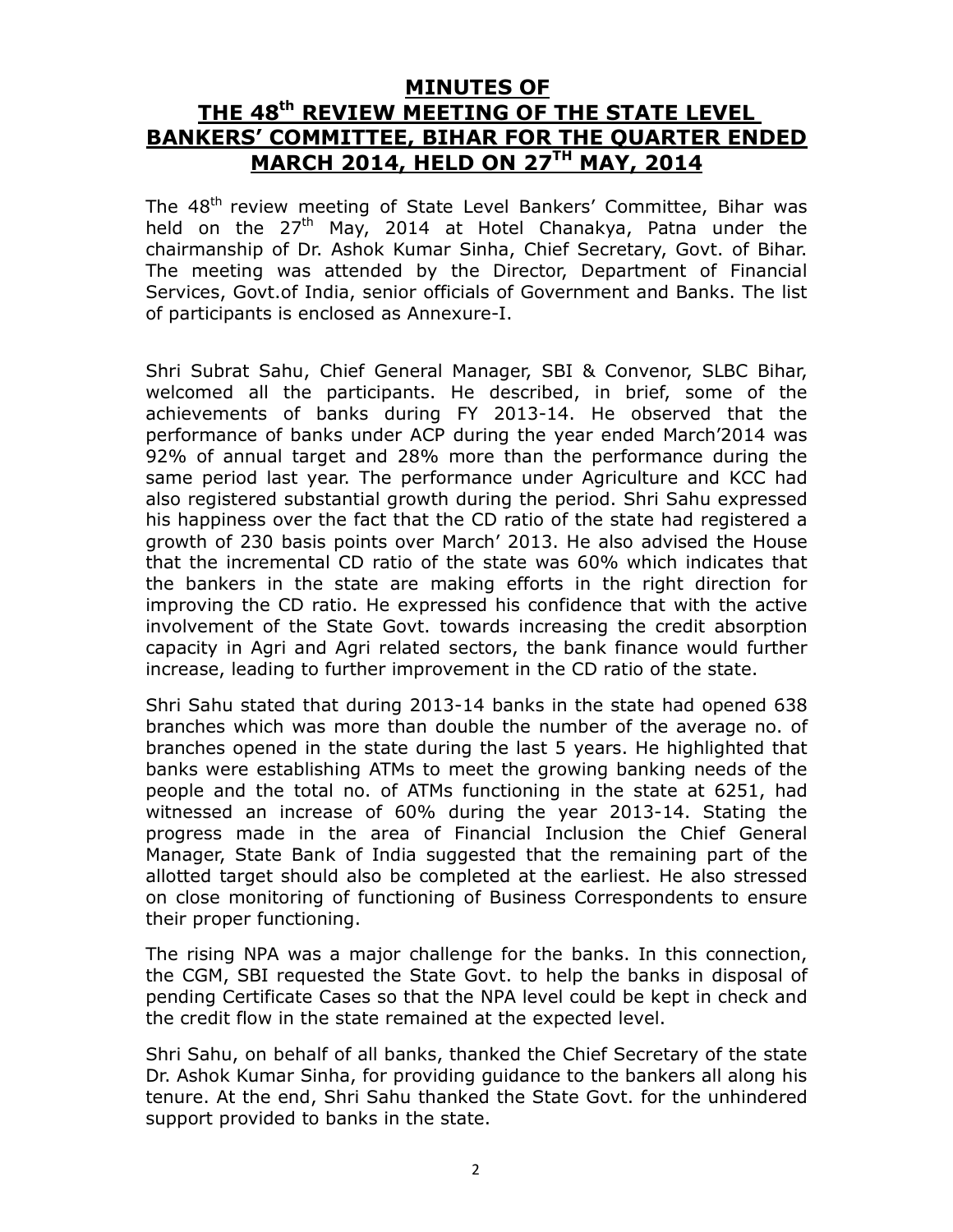The performance of banks was thereafter reviewed and the following decisions were arrived at:-

A. ANNUAL CREDIT PLAN (2013-14): The Achievement of banks under ACP 2013-14 at 92% of the plan target and the overall growth at 28% was complimented by the House. However, the Chief Secretary exhorted the banks to achieve 100% of their target during 2014-15.

The poor performing banks were advised to give due attention towards credit flow to improve their performance and ensure 100% achievement in FY 2014-15.

The Development Commissioner remarked that the break-up of disbursement of Rs.29,000/- Crores made by the banks in Agri segment needed to be ascertained.

The Chief General Manager, NABARD suggested that 1/3<sup>rd</sup> Agriculture target should be earmarked for Term Loan and the banks should report the Term Loan disbursement data to SLBC in every quarter, henceforth.

#### B. AGRICULTURE RELATED ISSUES:

1. **Agri ACP**: The achievement under Agri ACP during the FY 2013-14 registered Y-o-Y growth of 33% over achievement during 2012-13.The banks whose performance under Agri ACP was below state average were advised to give due attention to Agri lending.

2. KCC: 72% achievement under new KCCs was described as unsatisfactory. The banks were advised to give due focus in this area. The renewal of all eligible KCC loans should be done and all the eligible farmers should be provided new KCC.

The Asstt.General Manager, SLBC requested the state government to provide the list of eligible KCC borrowers to enable the banks to issue KCC to all of them.

The Chief Secretary was of the opinion that it was not possible to provide list of all eligible prospective borrowers and so the banks should generate applications through their own sources instead of relying on the govt. to generate application of all eligible non-defaulter farmers. It was decided to hold Credit Camps for issuance of Agriculture loan and  $1<sup>st</sup>$  such Credit Camp was proposed to be held on  $27<sup>th</sup>$  June'2014.

The Director, Agriculture raised the issue of previous year's pending applications of KCC and requested for disposal of the same.

The Chief Secretary, was of the view that specific cases should only be cited so that the concerned bank could take appropriate action. He also stressed that these issues are to be discussed in SLBC Sub-committee meeting.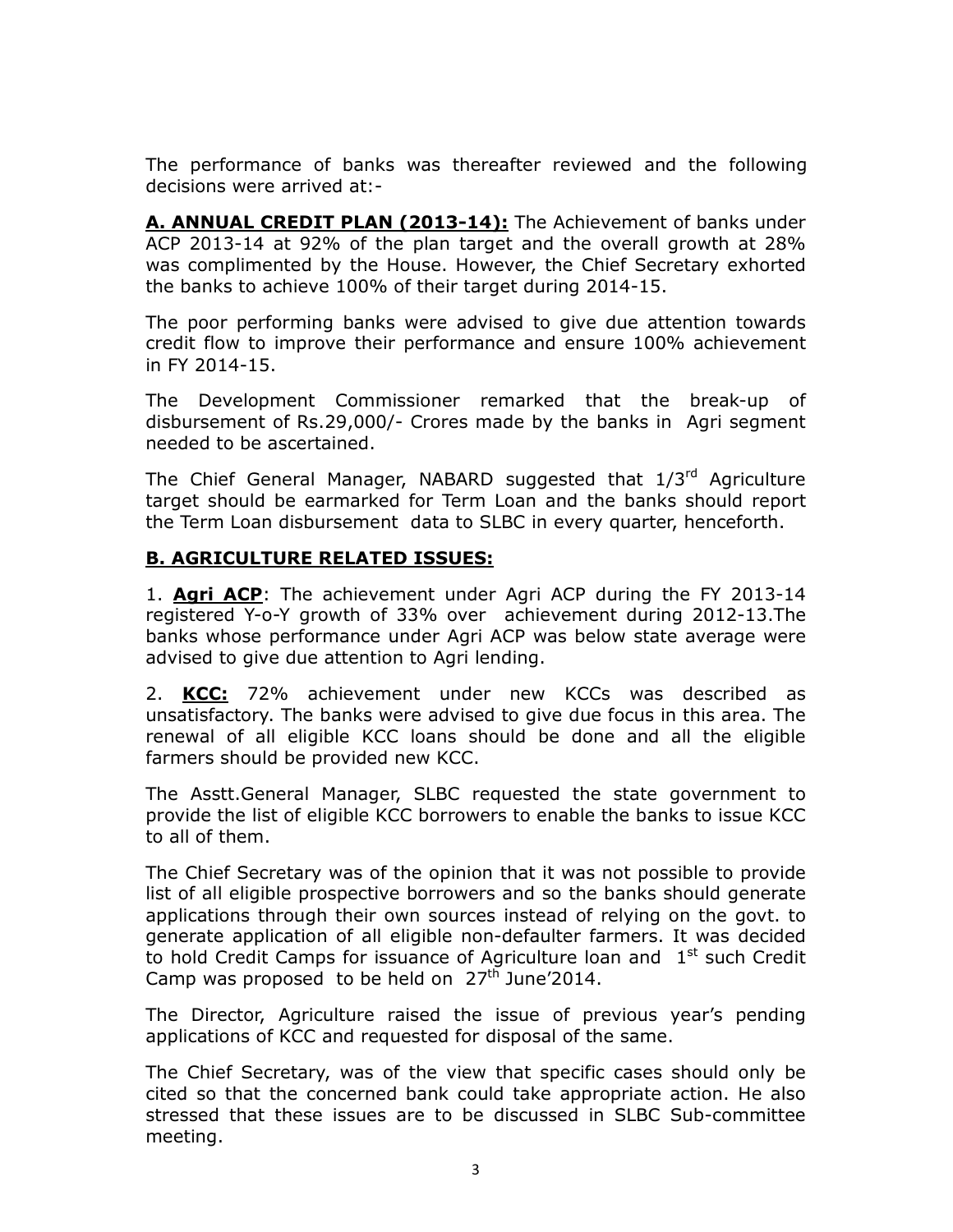On the issue of Land Possession Certificates it was pointed out that banks were still demanding LPC for issuing KCC loan upto Rs.50,000/-, whereas it has already been decided in SLBC meeting that LPC is not required for KCC upto Rs.50,000/-. Banks were requested to implement the decision of SLBC and approval from their respective Head/Corporate Office, if required may be obtained.

In this connection, however, the Lead District Manager, Saran advised that as banks are now required to increase the limit of KCC by 10% every year as per RBI revised KCC guidelines, case of issuance of KCC without LPC does not generally arise as the limit usually crosses Rs.50000/ during these years necessitating obtention of LPC at the time of initial sanction.

#### 3. <u>Dairy:</u>

During FY 2013-14, 19943 beneficiaries were financed Rs.328.95 Crore under dairy scheme.

The Principal Secretary, Animal and Fishery Resources described the performance as very poor and also raised the issue of improper reporting of data by banks in this regard.

The Chief Secretary was of the view that the issue related to Dairy financing should be discussed in Agriculture Sub-committee meeting.

A doubt was raised regarding the sanction figure of 628 reported by Bihar Gramin Bank to the SLBC under Dairy schemes and in this regard the Chief Secretary asked to constitute a team comprising officers from SLBC and Govt.of Bihar to investigate the actual disbursement figure of Bihar Gramin Bank under the Dairy Scheme.

Further a letter issued by Bihar Gramin Bank's branch (letter No.CRM/106 dated 26.03.2014) regarding requirement of collateral for loan of Rs.1.00 lacs and above also drew adverse comments from the House. The Chief Secretary asked BGB to ascertain the facts in this regard & apprise the state government suitably.

#### 4. Fishery:

2834 accounts were financed for Rs.2528 lacs during the year, under Fishery.

The issue of tie-up by the state government with only IDBI Bank for implementation of the Fishery Scheme in the state was cited as one of the reasons for low performance under the sector.

The issue of charging of legal expenses by IDBI Bank for verification of title of land deed while financing fishery was also raised during the course of discussion. The IDBI Bank's representative informed the House that these expenses are in line with Bank's guidelines. It was apprised that at all banks legal expenses, in connection with verification of title deed, was being borne by the customers.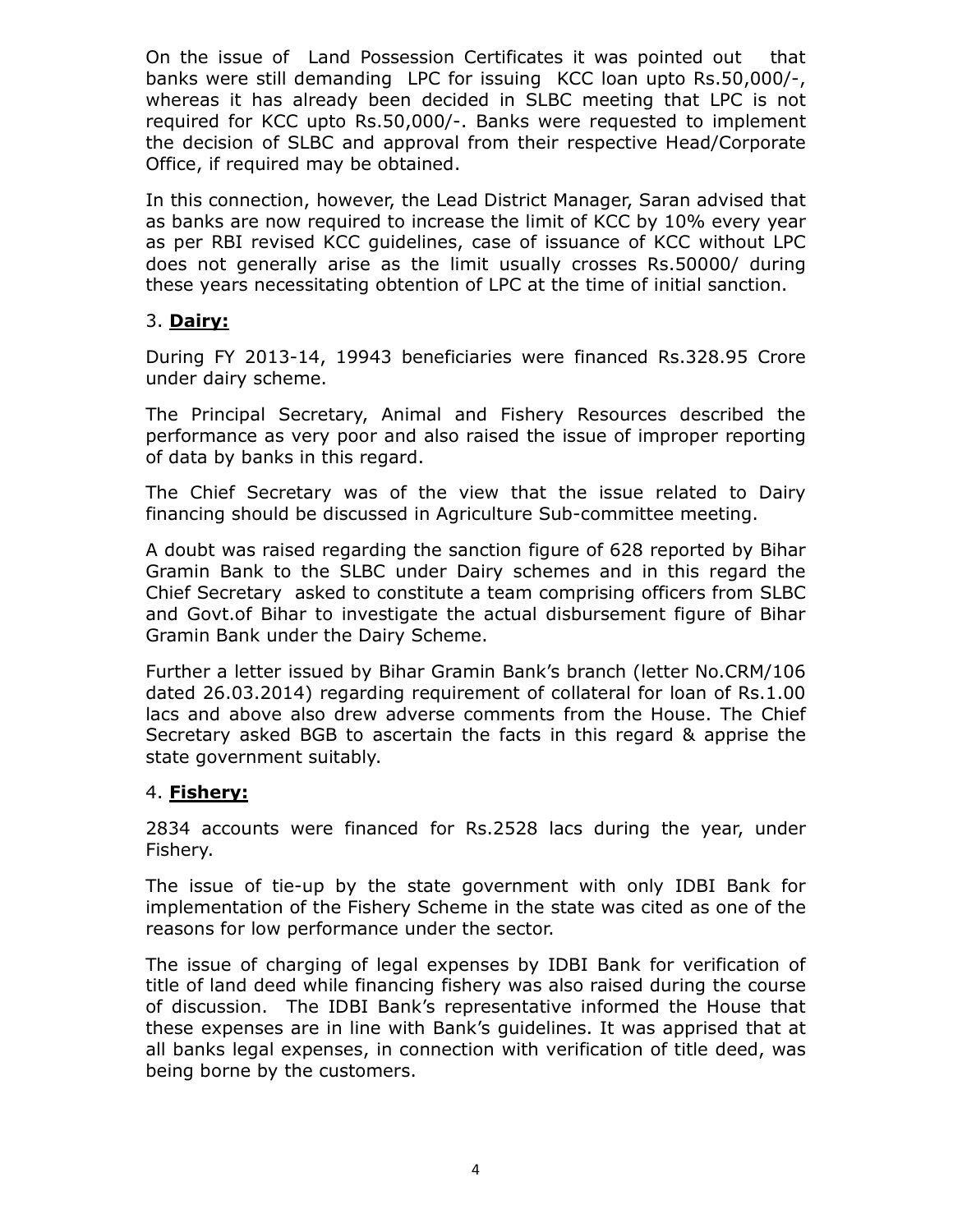The Chief Secretary suggested that legal expenses should not be collected from borrowers upfront, rather it should be paid by banks and added to the loan amount sanctioned.

#### 5. SHG, RSETI & JLG:

(I) Though the financing by banks under SHG during 2013-14 had registered 57% growth over previous year, the achievement was only 56% of the target.

In this connection, the Chief Executive Officer, BRLPS stressed on the following points:

i) The common format of Savings and Credit linkage recommended by SLBC, should be adopted by all banks at the earliest.

ii) Interest Subvention on SHG should be implemented by banks in the 27 non-IAP districts also.

iii) Through camp mode financing to SHGs should be increased during the year. The tentative dates of organising camp was stated as 23<sup>rd</sup> July, 23<sup>rd</sup> August and 23<sup>rd</sup> September, 2014.

iv)Banks were requested to ensure adequate availability of stationery for use during the camps.

v) The gap between sanction and disbursement should be minimised.

vii) Branches with heavy concentration of SHG accounts should be provided additional manpower by banks. In this regard, State Bank of India, Basudeopur branch was cited as managing more than 900 SHG accounts.

 SLBC adopted the Common Savings Bank Account opening and Credit (First dose) format and all banks were requested to adopt the same.

II) On functioning of RSETIs, following points were highlighted:

a) While 39 RSETIs were presently functioning in the state, there was huge gap between number of trainees & No of settled trainees. More focus should be given to the settlement of trainees which is the guiding force of the RSETI movement.

b) Banks managing the RSETIs should ensure completion of construction of RSETI building at an early date so that facility is made available with proper infrastructure.

c) Modalities for reimbursement of training cost for 2013-14 would be advised to the banks on receipt of the same from GoI.

d) The issue of encroachment of land earmarked for construction of RSETI building at Jamui was also raised which was assured to be taken up with the district administration.

III) On Financial Literacy Initiatives the Chief General Manager, NABARD advised that NABARD was providing financial assistance to banks for organising F.L.Camps.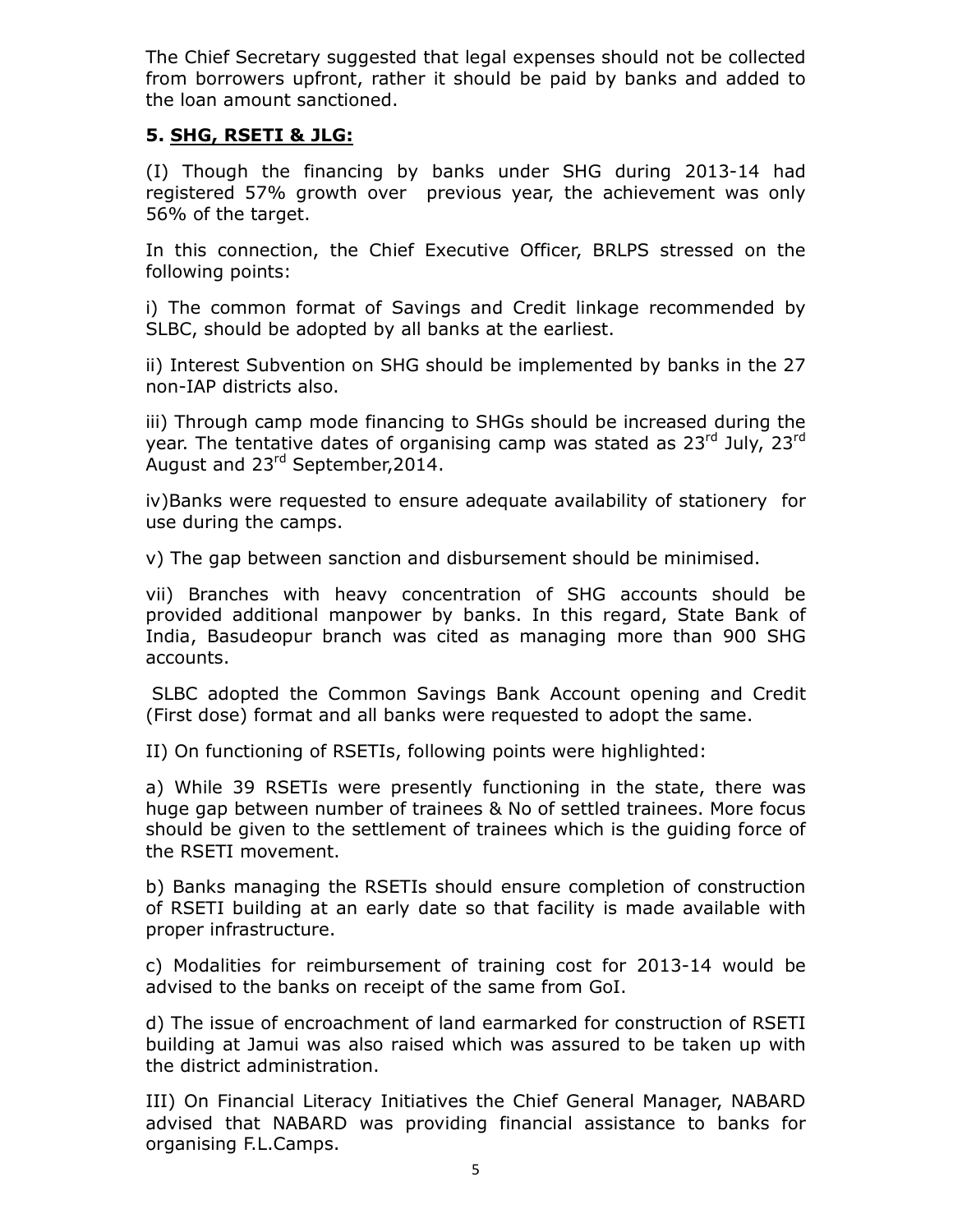IV) The CGM NABARD requested that the review of performance of banks under JLGs be done extensively from the next quarter as JLG had huge potential and could help improve the economic scenario in the rural areas.

## 6.FARM MECHANISATION:

Bankers expressed that the decision of the government to provide subsidy only in such loan accounts which are disbursed in the camp was proving to be a hurdle in increasing finance under farm mechanisation. It was suggested that the government should provide subsidy to all tractor loan accounts disbursed by banks, irrespective of place of disbursement.

## C. INDUSTRY RELATED ISSUES

# 1. Sub-Committee meeting of SLBC on Industries:

The Principal Secretary (Industries) apprised the House that the third meeting of Sub-Committee of SLBC on Industries was held on  $10^{th}$  May 2014 and all related issues were discussed. However, he pointed out that participation in such meetings by reasonably senior officials of banks, say of AGM rank, must be ensured. The P.S., Industries appreciated the performance of banks under financing to Small Road Transport Operators.

#### 2. Achievement under SME ACP:

The House expressed happiness on over-achieving of target by the banks during 2013-14. The performance under MSME had recorded 44% growth Y-o-Y.

However, the Principal Secretary, Industries expressed his dissatisfaction on denial of credit extension to some units by the banks in Bihar, whereas the same unit was financed later by the branch of the same Bank situated outside the state. He expressed that performance under Non-priority sector should increase as large industries come under Non-Priority Sector.

# 3. Review of achievement under PMEGP:

The overall performance under the scheme was observed to be poor. While some banks had performed well, many banks were well short of their target. The major reason stated by the low performing banks was delay in receipt of loan applications and also deficit of quality proposals. Banks were advised to generate loan applications from their end so that the target is achieved in future. The P.S. Industries emphasised that even if one (1) application of PMEGP is sanctioned by each branch functioning in Bihar, the State's target could easily be achieved. Issues related to Zero ledning branch was also raised in the meeting. Few banks had reported nil zero lending branches whereas most of the banks had not given any information on this count.

The Principal Secretary, Finance desired that banks should closely monitor their non-performing branches to improve their performance.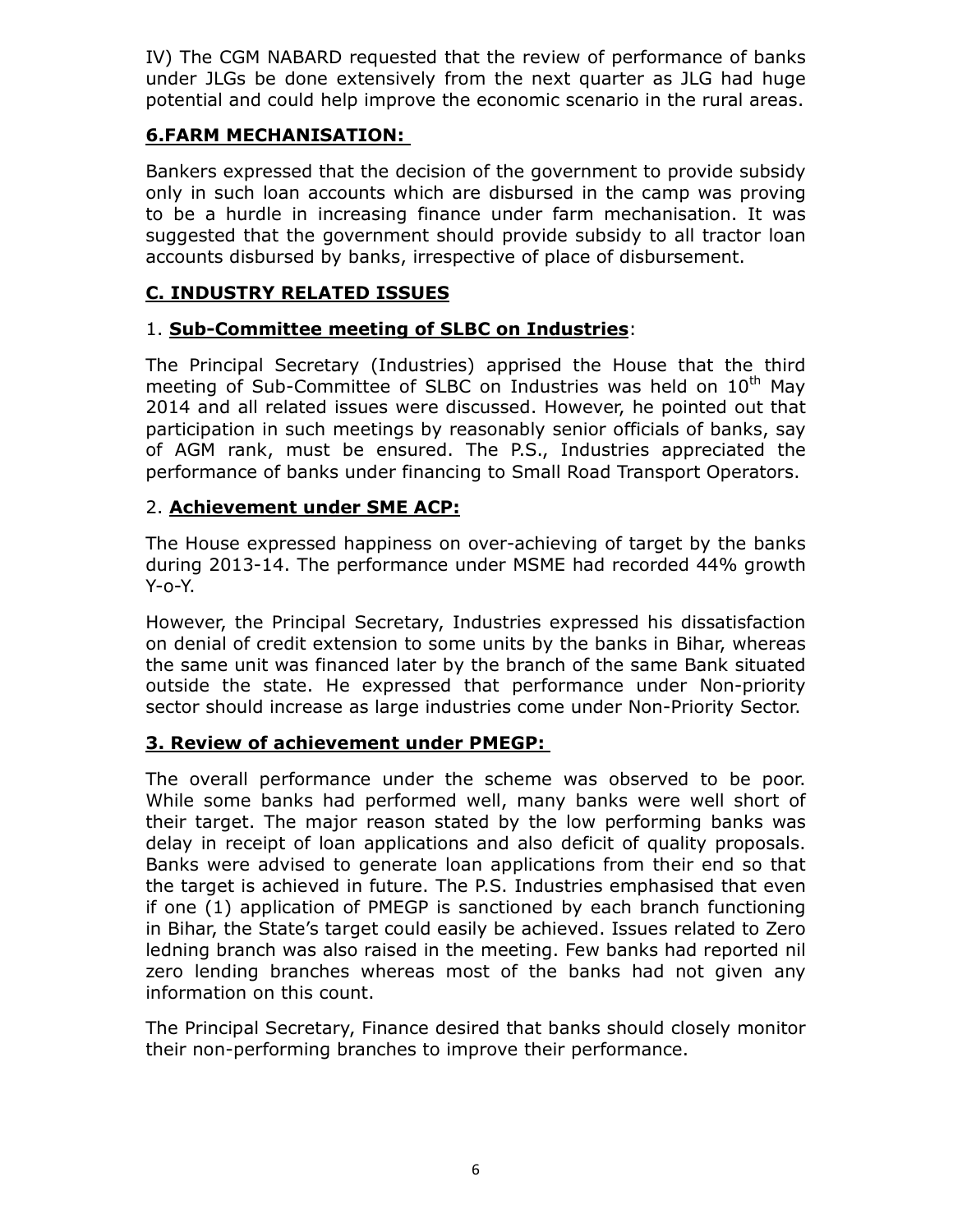#### UTILISATION OF MARGIN MONEY:

The Principal Secretary asked the Banks to provide the margin money to their respective branches for all the units sanctioned under PMEGP upto 31.03.2014 before the expiry of the deadline, i.e. by 30.05.2014. He also asked the House to review the process of release of margin money to the branches by their respective nodal offices as the existing mechanism consumes a lot of time.

#### CGTSME COVERAGE TO RRBs:

The RRB representatives raised the issue of not getting CGTMSE coverage, to loans sanctioned by RRBs as one of the reasons for their poor performance under PMEGP. It was reiterated that as decided in the Sub-committee meeting a meeting to be arranged at NABARD in which RRBs and the Director, MSMEDI would participate to discuss the issue related to CGTSME coverage for RRBs. Govt.of Bihar would also write to Secretary, MSME and Department of Financial Services, Govt.of India on the issues related to rating of RRBs by NABARD and CGTSME coverage for RRBs.

#### REJECTION OF PMEGP LOAN APPLICATIONS:

The Principal Secretary, Industries pointed out that the State Govt. was taking punitive action against govt. employees indulging in malpractices and requested banks to take proper action against their erring staff also so that PMEGP loan flow is facilitated. Banks should also provide sufficient reasons while returning PMEGP applications.

# 4. WEAVERS CREDIT CARD (WCC):

Performance of banks under the scheme was found to be unsatisfactory and banks were requested to provide more credit to the weavers functioning in the State.

It was suggested to organise credit camps in weaver's concentrated areas to step up financing under the scheme. Sudden rise in the stamp duty for executing WCC documents was also cited as a reason for less off take of WCC.

#### 5. FOOD PROCESSING INDUSTRIES:

Progress made under the scheme was appreciated. However, a lot still needed to be done for development of the sector as it had very good potential in the state

#### 6. ROAD SHOW:

The Principal Secretary, Industries requested the banks to organise Road Shows for business development and in this regard Lead Bank of the district should take the lead and organise Road Show in their district.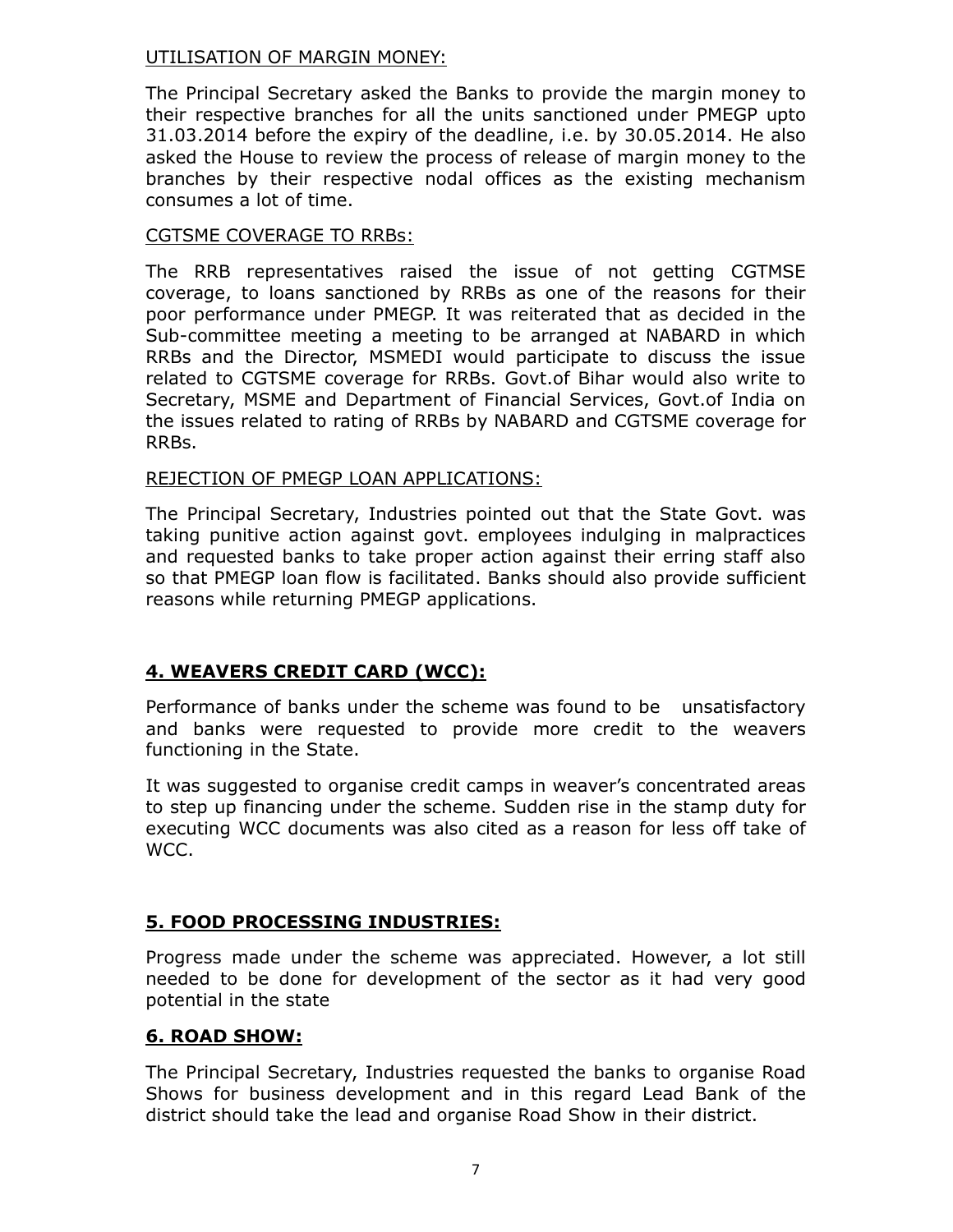## D. STAMP DUTY:

The issue of higher stamp duty was also discussed during the meeting and it was stated that high stamp duty in non-Agri areas is adversely impacting the lending in non-Agri sector.

## E. OPENING OF BRANCHES:

The banks in the state had opened 638 branches during the FY 2013-14, against annual target of 750. The Chief Secretary described the performance of banks, as good. Reviewing performance of individual banks, he appreciated the banks which had achieved their target and expressed his dissatisfaction on non-achievement of target by a wide margin by some major banks.

He advised SLBC to arrive at the target for 2014-15 in consultation with the Finance Commissioner, Govt.of Bihar. The unachieved target of 2013- 14 should be added to the respective bank's target while finalising it for 2014-15.

#### F. EDUCATION LOAN:

The achievement of banks under Education loan was 44.66% of the target.

Asstt. General Manager, SLBC informed the House that the achievement of banks has improved by 20% over last year. Also many students are availing Education Loan from banks operating in their college campus where they were studying. Besides, rising NPA in Education Loan has prompted banks to adopt a cautious approach while extending Education Loan.

The Chief Secretary stated that large number of documents sought by banks while sanctioning education loan was also a dampener as people living in villages were not in a position to provide all the documents. He requested the banks to look into the matter, on which banks' representatives responded that requirement of documents was in line with IBA & RBI guidelines.

The Asstt.General Manager, SLBC suggested to organise Education Loan Camps preferably on 9 &  $23<sup>rd</sup>$  July, 2014 to tap maximum potential available at the time of counselling for admission to various institutes.

The Chief General Manager, NABARD suggested that 2-3 financial literacy camps should be organised to facilitate education loan borrowers for which NABARD would also be providing reimbursement upto Rs.10000/ per programme.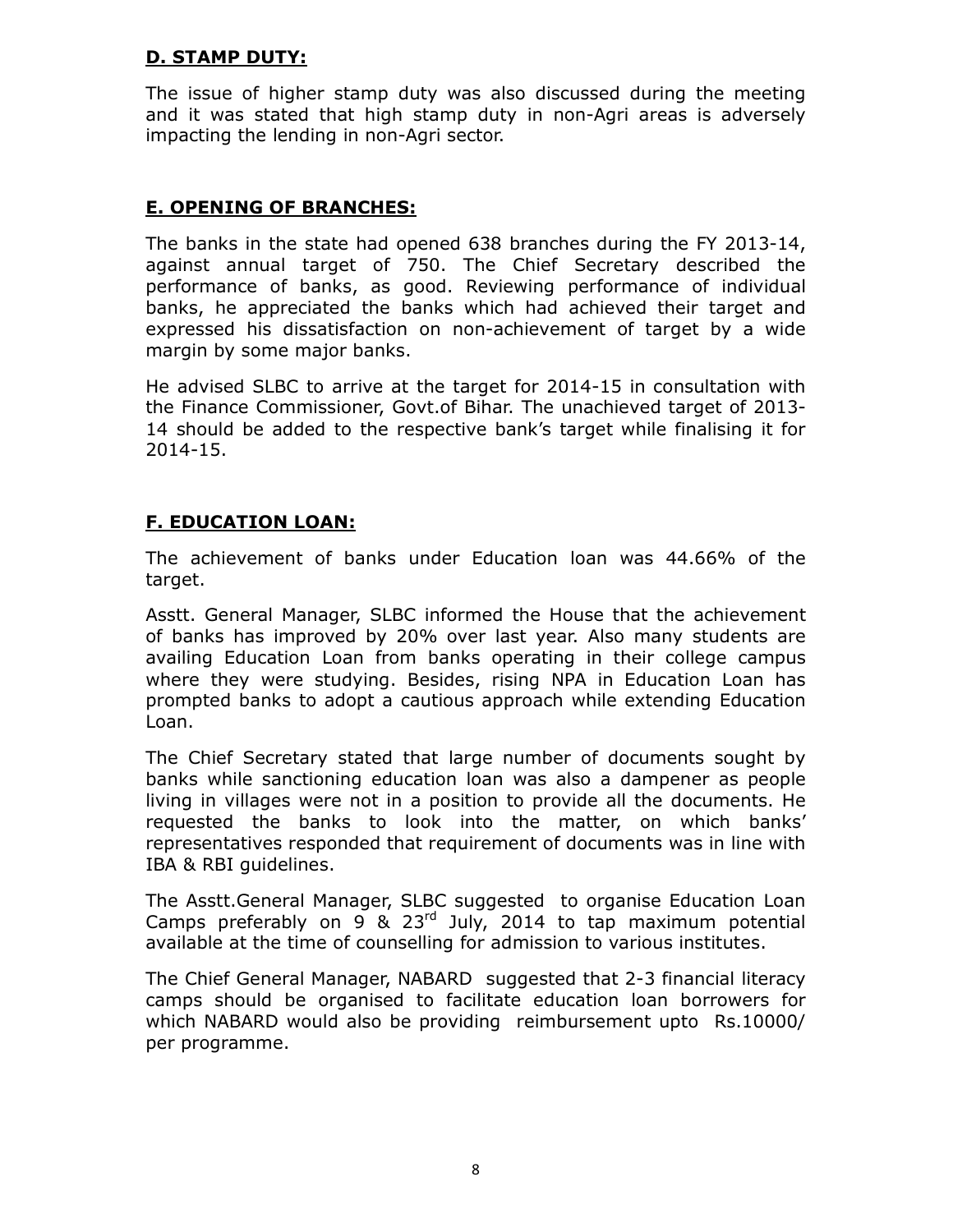## G. HOUSING LOAN:

The performance of banks under Housing loan was appreciated by the House. Loan amounting to Rs.2024.77 crore was sanctioned to 19288 beneficiaries (97% of target) by banks during the F.Y.2013-14.

# H. OTHERS:

a) On not getting proper response from some of the banks during the meeting, the Chief Secretary asked the senior officials of the banks to come fully prepared in the meeting for meaningful reviews.

b) Meeting of SDC Banking and LDM was proposed to be organised by the Finance (Institutional) Department, Govt. of Bihar before the SLBC meeting, so that the feedback provided by them can be discussed in the meeting.

The meeting ended with Vote of Thanks by Shri S.K.Rai, General Manager, Central Bank of India to all the participants, in general and the Chief Secretary of the state in particular. He thanked the Chief Secretary, the senior functionaries of the state government and the representative of Department of Financial Services, Govt.of India for minutely reviewing the functioning of the banks in the state and assured that banks in the state would extend full support for ensuring overall growth of the state.

**\*\*\*\*\*\*\*\*\*\*\*\*\*\*\*\*\*\*\*\*\*\*\*\*\*\*\*\*\*\*\*\*\*\*\*\*\*\*\*\***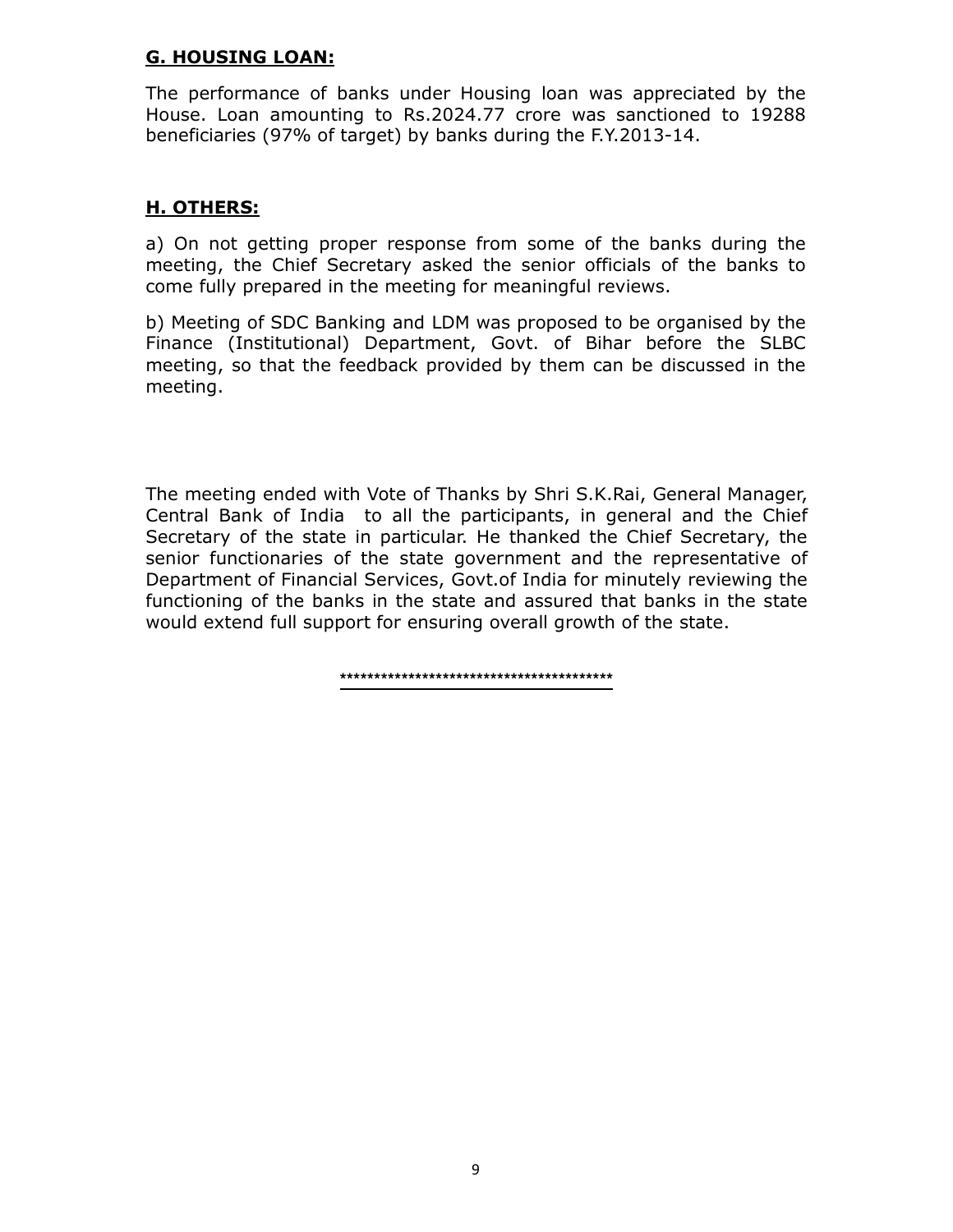## **ACTION POINTS 48th SLBC MEETING HELD ON 27TH MAY 2014**

1. Banks should put in concerted efforts to ensure achievement of target set under ACP to achieve 100% of their target during 2014-15.

(Action: All Banks)

2. The Banks should give focus on issuance of new and renewal of KCC and also increase Agri Term Loan financing like Storage, Farm equipments, Dairy, Poultry etc. in order to achieve the ACP target for Agri. segment.

(Action: All Banks)

3. Implementation of Interest-Subvention scheme in the accounts of SHGs to be ensured. Interest to be applied at the rate of 7% in all NRLM compliant SHG accounts.

(Action: All Banks, SRLM & Canara Bank)

4. Education Loan Camps be organised on 9th  $\&$  23<sup>rd</sup> July, 2014 at all district headquarters of the state and all eligible applications to be sanctioned and disbursed.

(Action: State Govt. & All Banks)

5. Meeting of SDC Banking and LDMs to be organised by the Finance (Institutional) Department, Govt.of Bihar preferably before the SLBC meeting, so that the feedback provided by them can be discussed in the meeting.

(Action: Fin. Dept., GoB)

6. Necessary action should be taken for disposal of pending certificate cases of banks in order to improve the recovery climate as well as to contain the NPA of the banks.

(Action: State Govt.)

7. SHG financing should be given desired focus & disbursement through camp mode be done in the months of July, August & September' 2014. (Action: JEEVIKA & banks)

8. Settlement rate of RSETIs should be increased by giving more focus on selection of candidates and settlement of trainess. Sponsoring & Credit linkage of minimum 5 persons in a year by each branch to be ensured.

(Action: All banks having RSETIs)

9. Escalation in the rate of Stamp duty for small value non-Agri loans of DIR, WCC etc. and in case of documents pertaining to deceased payment etc need to be reviewed.

(Action: GoB)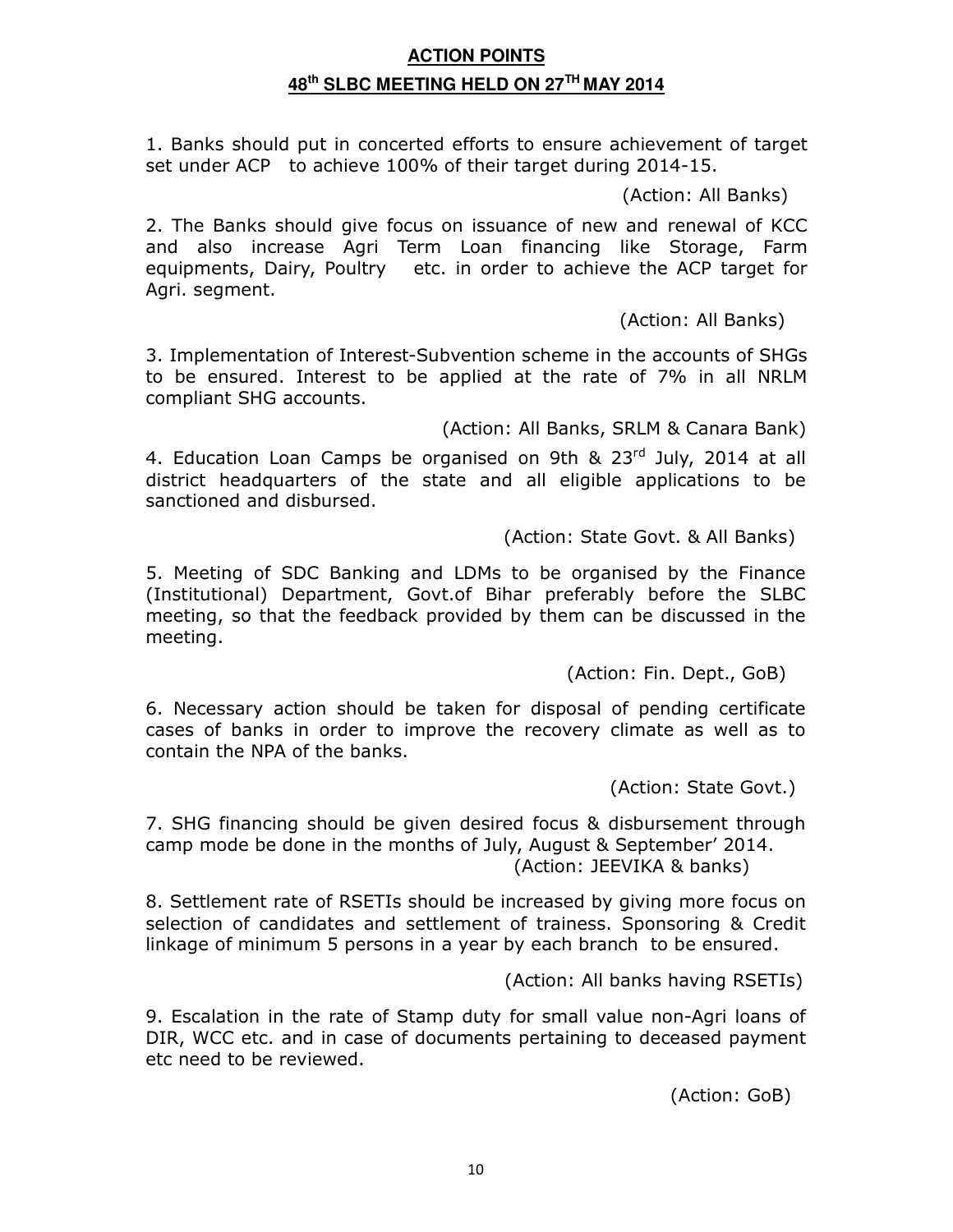10. All banks should give desired focus to PMEGP financing and timely utilisation of margin money in order to achieve PMEGP target during 2014-15.

(Action: All Banks)

11. Land Possession Certificate (LPC) to be issued on new standardised format for convenience of all concerned.

(Action: GoB)

12. Issues concerning modalities of financing under schemes related to Industry, Agriculture, Allied activities etc. should be discussed in the respective SLBC Sub-committee meeting.

(Action: Concerned Dept., GoB)

\*\*\*\*\*\*\*\*\*\*\*\*\*\*\*\*\*\*\*\*\*\*\*\*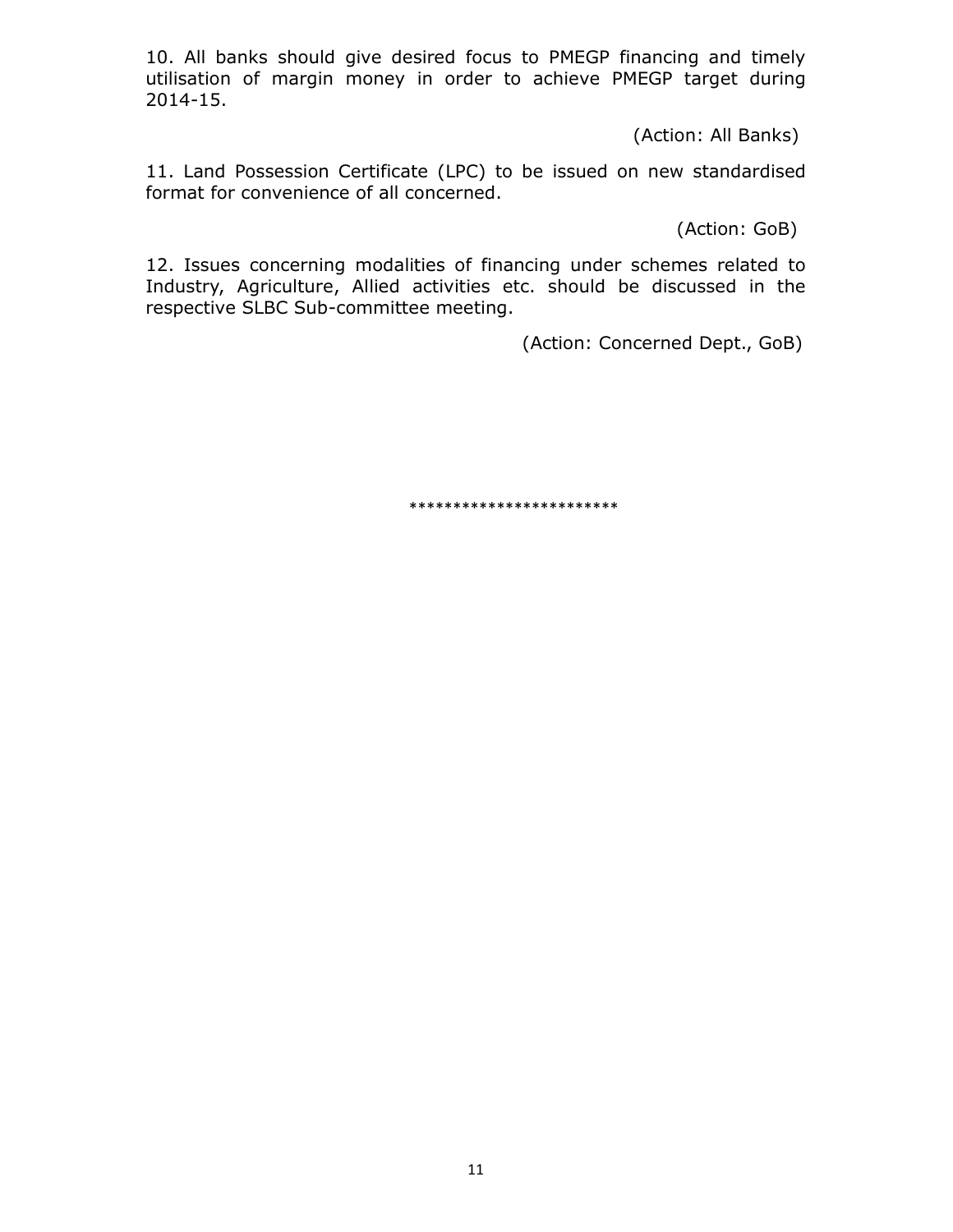# **48th SLBC MEETING HELD ON 27.05.2014 AT HOTEL CHANAKYA, PATNA**

# **List of participants**

| Sl. No.               | <b>Name</b>                 | <b>Designation/office</b>                                            |
|-----------------------|-----------------------------|----------------------------------------------------------------------|
| Govt. of India        |                             |                                                                      |
| 1                     | Shri Mihir Kumar            | Director, Deptt. of Financial Services, Govt. of<br>India, New Delhi |
| <b>Govt. of Bihar</b> |                             |                                                                      |
| 1                     | Dr. Ashok Kumar Sinha       | Chief Secretary, Govt. of Bihar                                      |
| 2                     | Shri Alok Kumar Sinha       | Development Commissioner, Govt. of Bihar                             |
| 3                     | Shri Navin Verma            | Principal Secretary, Industries, Govt. of Bihar                      |
| $\overline{4}$        | Shri Rameshwar Singh        | Principal Secretary, Finance, Govt. of Bihar                         |
| 5                     | Shri Subhash Sharma         | Principal Secretary, Animal & Fisheries Resources,<br>Govt. of Bihar |
| 6                     | Shri Hukum Singh Meena      | Secretary, Revenue & Land Reforms, Govt. of Bihar                    |
| 7                     | Shri Sanjay Kumar           | Secretary, Labour, Govt. of Bihar                                    |
| 8                     | Shri Arvind Kumar Choudhary | Commissioner, Self Employment, Rural<br>Development, Govt. of Bihar  |
| 9                     | Shri G.K. Pramhans          | Jt. Secretary (MI), Minor Water Resources, Govt. of<br><b>Bihar</b>  |
| 10                    | Shri N. Ahmed               | Director (Fisheries), Govt. of Bihar, Patna                          |
| 11                    | Shri Anil Kumar Singh       | Director (Dairy), Govt. of Bihar, Patna                              |
| 12                    | Shri Dharmendra Singh       | Director (Agriculture), Govt. of Bihar, Patna                        |
| 13                    | Dr. Sunil Kumar Shahi       | Jt. Director, Animal Husbandry, Govt. of Bihar                       |
| 14                    | Shri Nawal Kishore Singh    | S.P, Economic Offences Unit, Govt. of Bihar                          |
| 15                    | Shri G.K. Sinha             | Asstt. Director, MSMEDI, Patna                                       |
| 16                    | Shri Anil Kumar Singh       | A.D (EI), MSMEDI, Patna                                              |
| 17                    | Shri Shailesh Kumar         | Dy. Director, Agriculture Directorate, Govt. of Bihar                |
| 18                    | Shri M.P. Bhagat            | Dy. Director, Finance (Inst. Finance), Govt.of Bihar                 |
| 19                    | Md. Ahsan Ahmed             | Senior Deputy Collector (Banking), Samastipur                        |
| 20                    | Shri Shri Ram Babu Baitha   | Senior Deputy Collector (Banking), Buxar                             |
| 21                    | Shri Mukul Kumar            | Senior Deputy Collector (Banking), Patna                             |
| 22                    | Ms. Seema Kumari            | Senior Deputy Collector (Banking), Aurangabad                        |
| 23                    | Ms. Kiran Singh             | Senior Deputy Collector (Banking), Saharsa                           |
| 24                    | Shri Prabhat Kumar          | Senior Deputy Collector (Banking), Sheohar                           |
| 25                    | Md. Zafar Alam              | Senior Deputy Collector (Banking), Vaishali                          |
| 26                    | Shri Gopal Kumar            | Senior Deputy Collector (Banking), Supaul                            |
| 27                    | Shri Kumar Vijayendra       | Senior Deputy Collector (Banking), Khagaria                          |
| 28                    | Shri Ravindra Kumar Diwakar | Senior Deputy Collector (Banking), Darbhanga                         |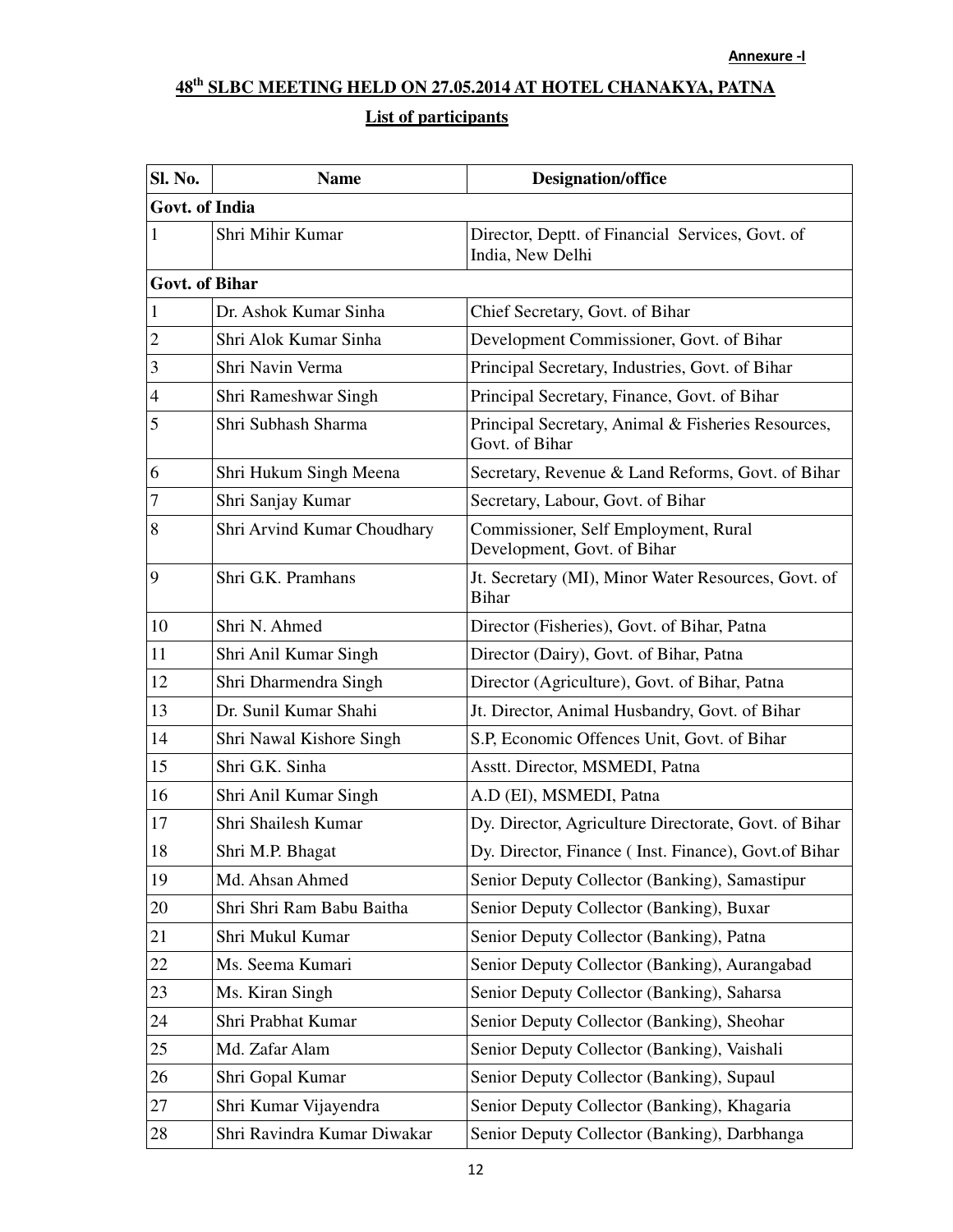| 29             | Ms. Pratibha Kumari         | Senior Deputy Collector (Banking), Munger          |
|----------------|-----------------------------|----------------------------------------------------|
| 30             | Md. Rajique                 | Senior Deputy Collector (Banking), Begusarai       |
| 31             | Shri A.K.Jaiswal            | D.C.O, KVIC, Patna                                 |
| 32             | Shri R.N. Singh             | D.C.O, KVIC, Patna                                 |
|                | <b>Bankers &amp; Others</b> |                                                    |
| $\mathbf{1}$   | Shri Ranjit Kumar Das       | Chief General Manager, NABARD                      |
| $\overline{2}$ | Shri Subrat Sahu            | Chief General Manager, State Bank of India         |
| 3              | Shri Swaroop Singh          | General Manager, Reserve Bank of India             |
| 4              | Shri S.K. Mallick           | General Manager, Punjab National Bank              |
| 5              | Shri S.K. Rai               | General Manager, Central Bank of India             |
| 6              | Shri D. Padhi               | Dy. General Manager, NABARD, Patna                 |
| 7              | Shri. R.K. Gupta            | Dy. General Manager (Agri), SBI, LHO, Patna        |
| 8              | Shri N. S. Napalchayal      | Dy. General Manager (Outreach), SBI, LHO, Patna    |
| 9              | Shri M.N.A. Ansari          | Dy. General Manager, Bank of India                 |
| 10             | Shri Ram Krishna            | Dy. General Manager, Canara Bank                   |
| 11             | Shri A.K. Dargan            | Circle Head, Punjab National Bank                  |
| 12             | Shri P.K. Sinha             | Managing Director, Bihar State Co-operative Bank   |
| 13             | Shri S.S. Sinha             | Dy. General Manager, Bihar State Co-operative Bank |
| 14             | Shri Dhananjay P. Singh     | DGM & CRM, United Bank of India                    |
| 15             | Shri Rohit Poddar           | DGM & Zonal Head, ICICI Bank                       |
| 16             | Shri B.S. Harilal           | Chairman, Uttar Bihar Gramin Bank                  |
| 17             | Shri A.K. Bhatia            | Chairman, Madhya Bihar Gramin Bank                 |
| 18             | Shri J.N. Prasad            | Chief Regional Manager, Indian Overseas Bank       |
| 19             | Shri Sharad D. Jadhav       | Dy. Zonal Head, Corporation Bank                   |
| 20             | Shri Purendra Kumar         | Asstt. General Manager, Reserve Bank of India      |
| 21             | Shri Satish Kumar Singh     | Asstt. General Manager, SLBC, SBI, LHO, Patna      |
| 22             | Shri Shibanand Prasad       | Asstt. General Manager, SBI, LHO, Patna            |
| 23             | Shri S.B. Kanth             | Asstt. General Manager, SBI, LHO, Patna            |
| 24             | Shri A.K. Sinha             | Regional Head, Bank of Baroda                      |
| 25             | Shri S.K. Mohapatra         | Regional Head, Union Bank                          |
| 26             | Shri Rajeev Khanna          | Asstt. General Manager, Allahabad Bank             |
| 27             | Shri B.R.Kashyap            | Asstt. General Manager, Syndicate Bank             |
| 28             | Shri S.K. Sharma            | Asstt. General Manager, Oriental Bank of Commerce  |
| 29             | Shri Haridas S.             | Asstt. General Manager, Federal Bank               |
| 30             | Shri P. Mukherjee           | Regional Head, ICICI Bank                          |
| 31             | Shri Sandeep Gautam         | VP & Cluster Head, HDFC Bank                       |
| 32             | Shri Rituraj                | Regional Head, Indusind Bank                       |
| 33             | Shri A.K. Srivastava        | General Manager, Bihar Gramin Bank                 |
| 34             | Shri K.B.Singh              | General Manager, Madhya Bihar Gramin Bank          |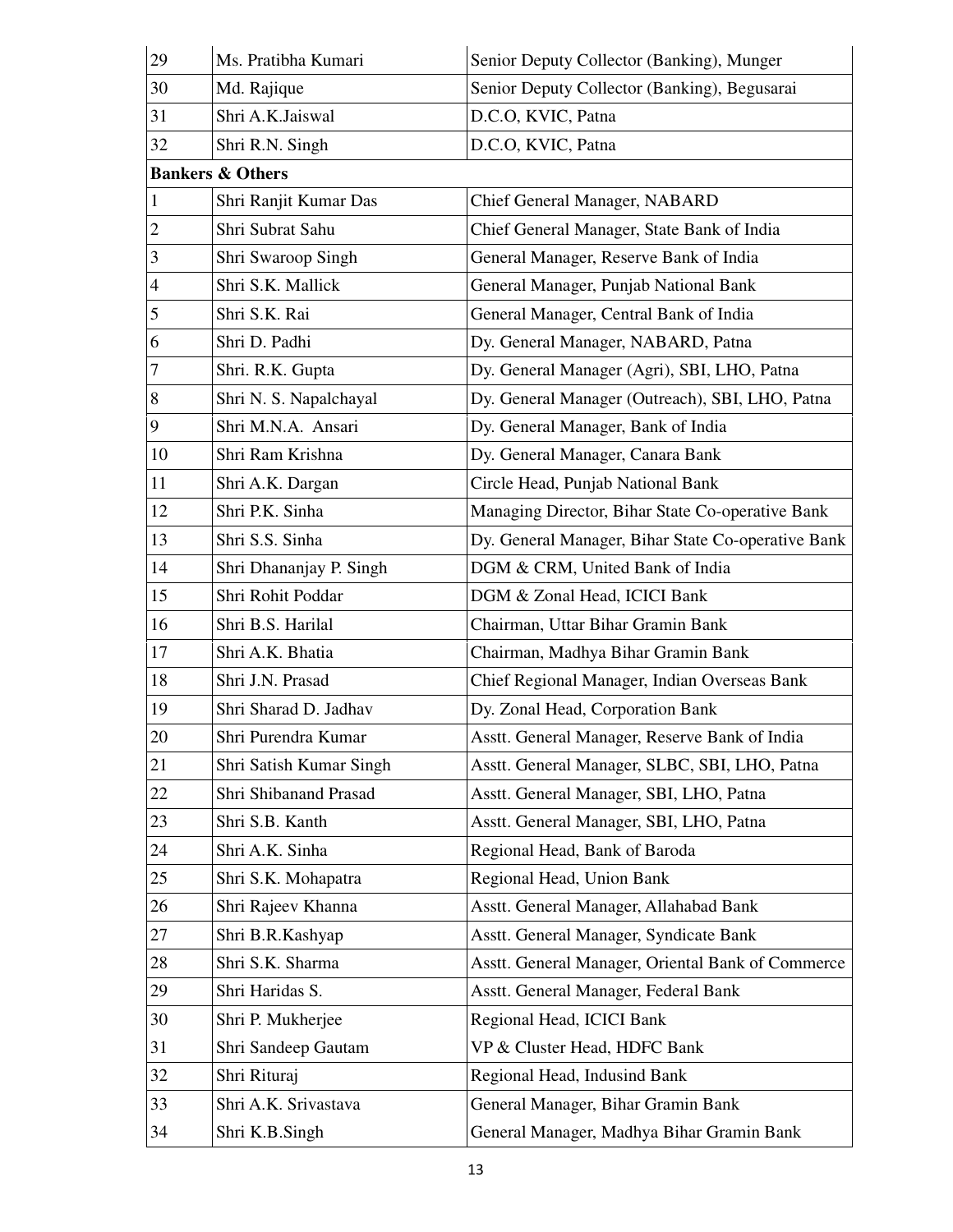| 35 | Shri V. Lakshamanarao       | General Manager, Uttar Bihar Gramin Bank             |
|----|-----------------------------|------------------------------------------------------|
| 36 | Shri K.K. Mohapatra         | Regional Manager, Agriculture Ins. Co. of India ltd. |
| 37 | Shri Manoj Kumar            | SPC, RSETI, Bihar                                    |
| 38 | Shri Vikash Krishna         | Chief Manager, Bank of India                         |
| 39 | Shri T.V. Krishna Prasad    | Chief Manager, Andhra Bank                           |
| 40 | Shri V. Gurusubramanian     | Chief Manager, Andhra Bank                           |
| 41 | Shri Siddarth Singh         | Chief Manager, Dena Bank                             |
| 42 | Shri Pankaj Dwivedi         | Chief Manager, Punjab & Sind Bank                    |
| 43 | Shri Om Prakash             | Chief Manager, State Bank of Bikaner & Jaipur        |
| 44 | Shri Ashok Vardhan          | Chief Manager, Indusind Bank                         |
| 45 | Shri Rajesh Kumar Bajpai    | <b>SME-AVP, Axis Bank</b>                            |
| 46 | Shri Saurav Kumar           | AVP & Br. Manager, Kotak Mahindra                    |
| 47 | Shri Mahender Kumar         | Lead District Manager, W. Champaran                  |
| 48 | Shri G. Pradhan             | Lead District Manager, Arwal                         |
| 49 | Shri A.K. Srivastava        | Lead District Manager, Aurangabad                    |
| 50 | Shri Anil Kumar             | Lead District Manager, Begusarai                     |
| 51 | Shri S. Bhanja              | Lead District Manager, Buxar                         |
| 52 | Shri K. K. Dutta            | Lead District Manager, Darbhanga                     |
| 53 | Shri A.K. Agarwal           | Lead District Manager, Jehanabad                     |
| 54 | Shri S.K. Chattaraj         | Lead District Manager, Khagaria                      |
| 55 | Shri S.B. Mishra            | Lead District Manager, Munger                        |
| 56 | Shri S. K. Biswas           | Lead District Manager, Madhubani                     |
| 57 | Dr. Kumar Arbind            | Lead District Manager, Patna                         |
| 58 | Shri Rajendra Prasad Paswan | Lead District Manager, Purnea                        |
| 59 | Shri Pramod Kumar Sinha     | Lead District Manager, Saharsa                       |
| 60 | Shri N.K. Sinha             | Lead District Manager, Samastipur                    |
| 61 | Shri R.N. Bharti            | Lead District Manager, Saran, Chapra                 |
| 62 | Shri S.K.Sinha              | Lead District Manager, Sheikhhpura                   |
| 63 | Shri Pramod Kumar           | Lead District Manager, Sheohar                       |
| 64 | Shri Akhileshwar Singh      | Lead District Manager, Siwan                         |
| 65 | Shri Manish Bose            | Lead District Manager, Supaul                        |
| 66 | Shri Ranjit Singh           | Lead District Manager, Vaishali                      |
| 67 | Shri A. N. Jha              | Sr. Manager, Central Bank of India                   |
| 68 | Shri Rahul Kumar            | Sr. Manager, Bank of Baroda                          |
| 69 | Shri Narendra Kumar         | Sr. Manager, Punjab National Bank                    |
| 70 | Shri R.R. Kumar             | Sr. Manager, Canara Bank                             |
| 71 | Shri Ajey Kumar Jha         | Sr. Manager, United Bank of India                    |
| 72 | Shri Abinash Tanti          | Sr. Manager, Syndicate Bank                          |
| 73 | Shri S.P. Singh             | Sr. Manager, Indian Bank                             |